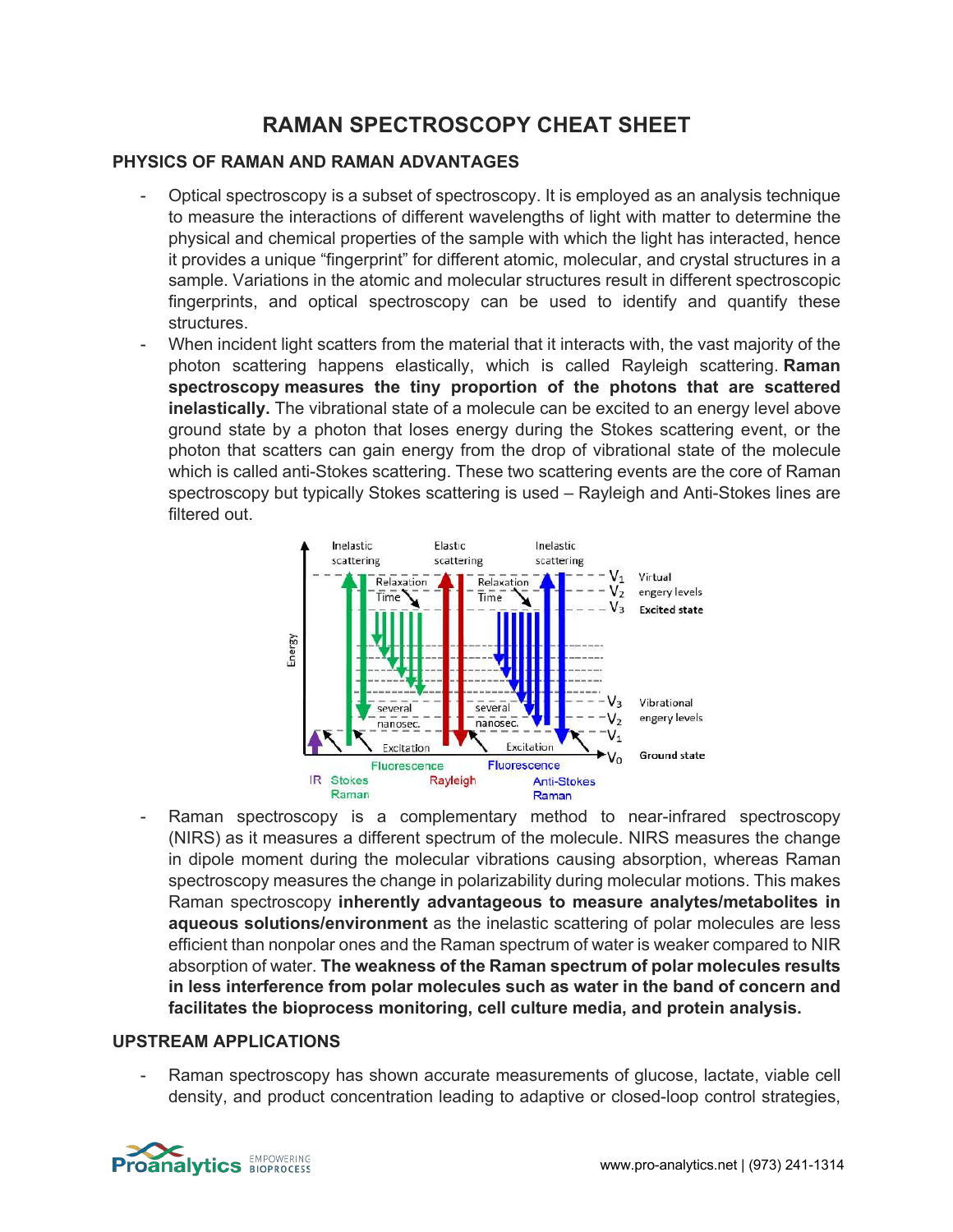such as maintaining glucose concentration at a fixed setpoint or to minimize lactate accumulation by adjusting glucose feed rate. It is also demonstrated that Raman spectroscopy can monitor monoclonal antibodies in real time and distinguish between glycosylated and non-glycosylated molecules. Raman spectroscopy is also shown to have good correlation with traditional offline and at-line metabolite analyzers. In one study, glucose measurements from Mab-expressing cell line culture by Raman spectrum demonstrated good correlation with reference data from Flex2 analyzer from Nova Biomedical. Raman spectrum based predictive models for glucose controlling the cell culture displayed equivalent glucose and viable cell count profiles compared with the reference data. Other studies show good correlation with HPLC, UV/Visible spectroscopy analyzers and various chemistry analyzers.

- The detailed chemical information that is obtained by Raman spectrum, thanks to its sharper bands, enables further ability of transferring models from small scale R&D settings to large scale manufacturing settings. **Raman spectroscopy enables the ability to monitor product quality continuously in real time and the development of predictive and advanced feedback control strategies, and upstream process optimization. It displays scalability of prediction models and methods from minibioreactors to large scale production bioreactors. This results in higher process efficiency and production concentration, better and more consistent product quality, shorter cycle times, and lower costs due to reduced need for calibration efforts for different volumes of bioreactors.**
- Raman spectroscopy, along with appropriate mathematical modeling for multivariate data analysis, is used to measure and predict existence and/or concentration of amino acids, DNA and RNA bases, fatty acids and fats, hormones, organic acids salts, sugars and quantify product titer, viability, antibody titer, total cell density, viable cell density, and osmolality.
- Raman spectroscopy is used in microbial fermentation systems and cell culture systems using CHO, HEK293 and NS0 cell lines.
- Raman analyzers, such as the Tornado, are suitable for use in both laboratory and industrial process environments.

## **DOWNSTREAM APPLICATIONS**

- **Measurement of product concentration and product aggregation:** The product concentration estimation and monitoring of monoclonal antibodies (mAb) is critical in continuous perfusion processes. This part can be accomplished by UV spectroscopy without the need for advanced predictive mathematical modeling that Raman spectroscopy requires. However, Raman spectroscopy achieves one goal that UV spectroscopy cannot achieve. Raman spectroscopy with quantitative modeling can be used for aggregate analysis. High concentrations of aggregate mAb types in the samples can be differentiated from each other due to having different Raman spectra.
- **Glycosylation:** Distinguishing glycosylated and non-glycosylated proteins.
- **Membrane fouling:** The fouling of immersion probes within cross-flow filtration units can be monitored as well. Even though this could be challenging due to complex background and weak signals of proteins, there are promising signs.

## **HIGH-THROUGHPUT VIRTUAL SLIT (HTVS) AND TORNADO**

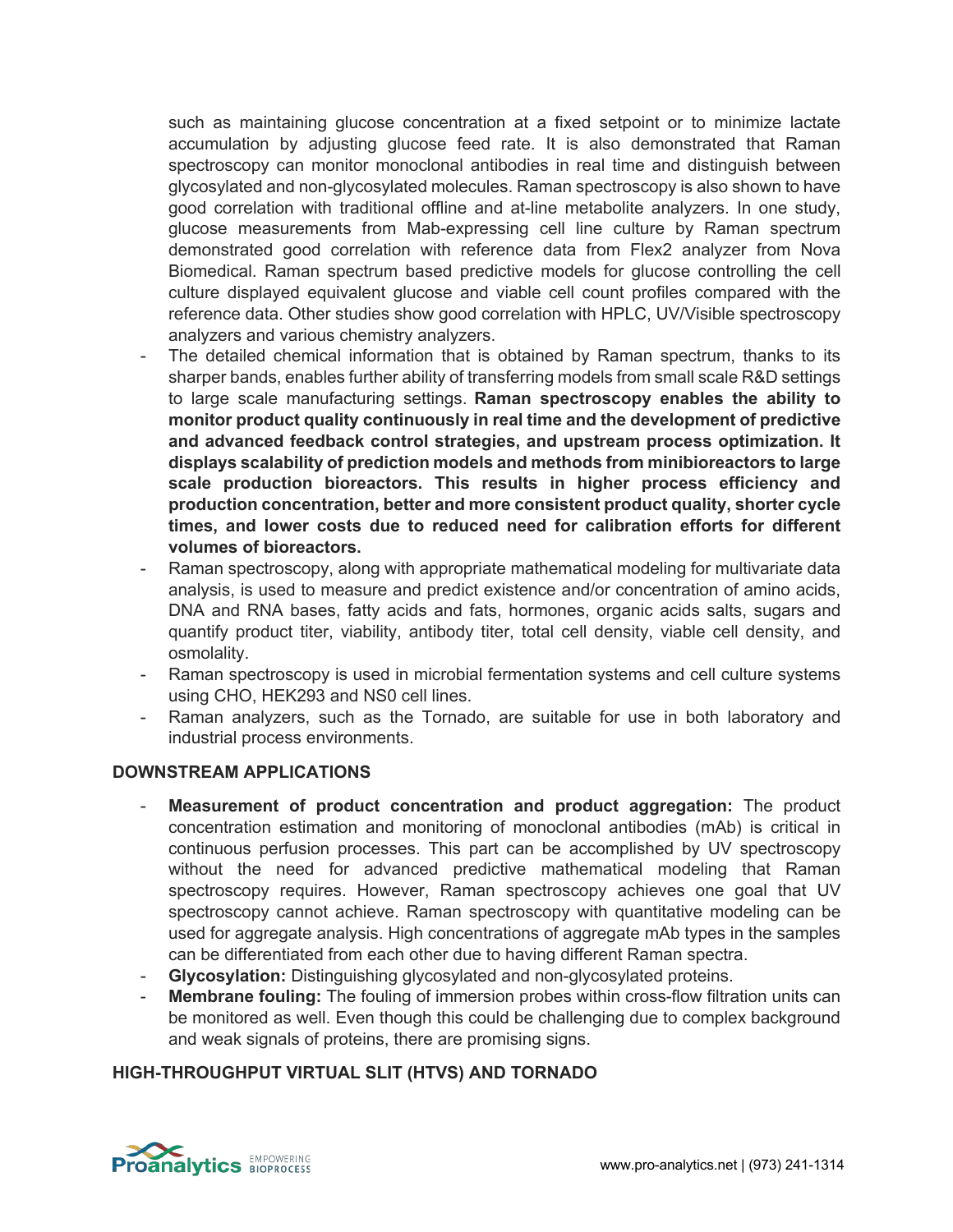- Open beam path results in high energy throughput as there is no blockage, but poor resolution. Adding a slit results in good resolution but most of the light is blocked, therefore energy throughput is significantly reduced.
- HTVS reshapes the incoming beam and utilizes 95% of the incoming photons while providing high spectral resolution as a result of "virtual slit" behavior. This results in up to 10x faster measurements (better process responsivity), 3x better measurement quality (better sensitivity for lower detection limits) and good quality and fast measurements with lower laser power.
- No moving parts confer durability, stability and longevity, calibration stability and transferability.
- Tornado Spectral Systems offer HyperFlux PRO Plus Raman Spectrometer or Process Guardian Raman Spectrometer as the Raman analyzer:



HyperFlux PRO Plus **Process** Guardian

Paired with a probe such as Hudson 785 Immersion Raman Probe or Hudson 785 Non-Contact Raman Probe, or SpectroPort Probe specific for Ambr systems from Sartorius.



Hudon 785 Non-Contact Probe



Hudson 785 Immersion Probe